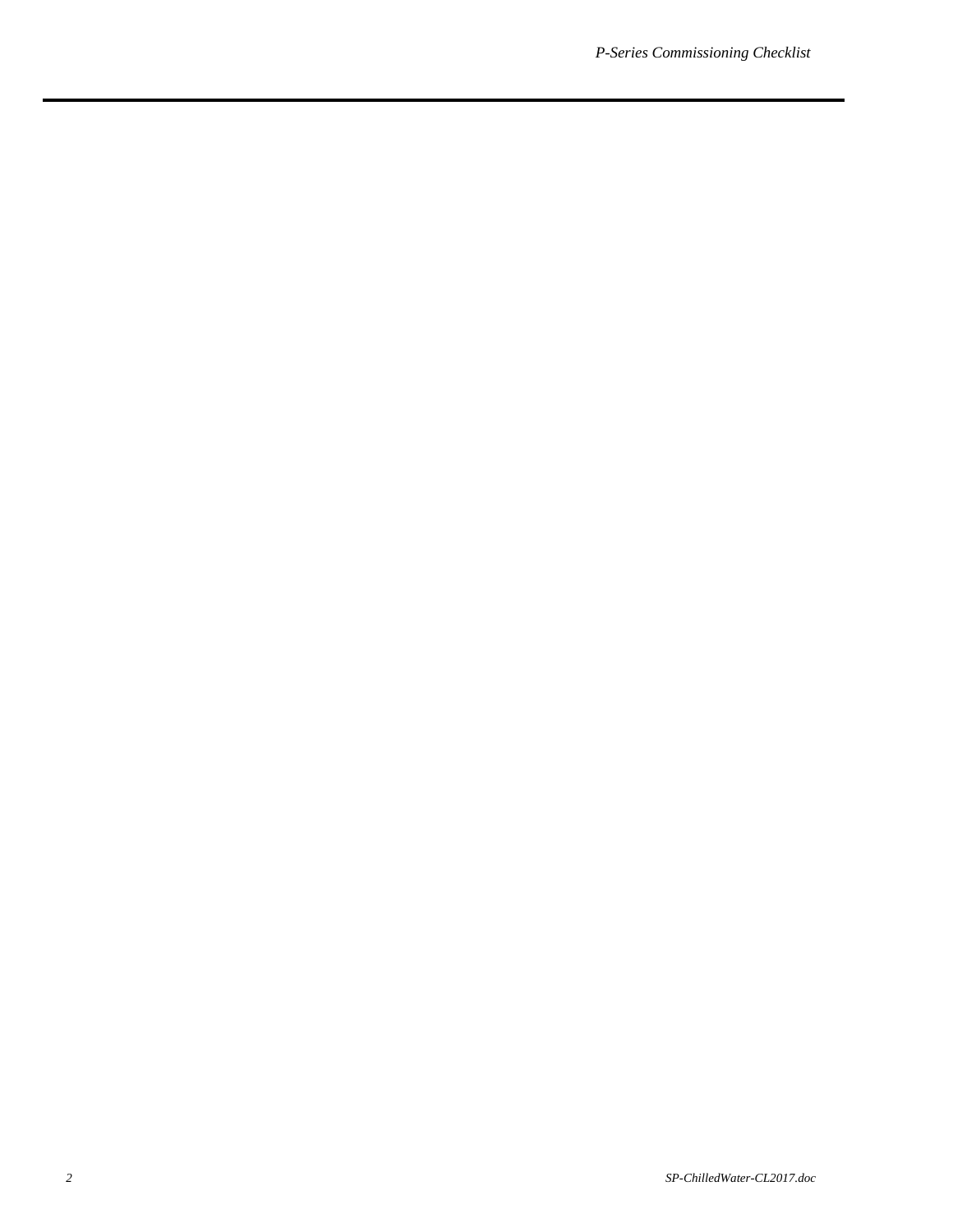## *Commissioning*



## **WARNING!**

**Do not run this equipment for longer than 6 hours, or use this equipment for regular operation, in the absence of a heat load for which the system is designed. Failure to comply with these instructions or failure to follow the steps in this manual will void the manufacturer's warranty and may damage the equipment, or result in a reduced operating life of some components, leading to early equipment failure.** 



**Before switching on the unit, the following checklist should be completed by ClimateWorx authorized personnel only. Failure to do so may damage the unit and void warranty.** 

| Model no. | $\mathbf{C}$ , and the contract of the contract of $\mathbf{C}$ | Serial no. | <u> 1986 - Jan Barbarat, politik eta provincia eta provincia eta provincia eta provincia eta provincia eta provin</u>                                                                                                                                                                                                                                                                                                                                       |
|-----------|-----------------------------------------------------------------|------------|-------------------------------------------------------------------------------------------------------------------------------------------------------------------------------------------------------------------------------------------------------------------------------------------------------------------------------------------------------------------------------------------------------------------------------------------------------------|
| Client    |                                                                 |            |                                                                                                                                                                                                                                                                                                                                                                                                                                                             |
| Location  | The control of the control of the                               | Unit no.   | $\mathcal{L}=\mathcal{L}=\mathcal{L}=\mathcal{L}=\mathcal{L}=\mathcal{L}=\mathcal{L}=\mathcal{L}=\mathcal{L}=\mathcal{L}=\mathcal{L}=\mathcal{L}=\mathcal{L}=\mathcal{L}=\mathcal{L}=\mathcal{L}=\mathcal{L}=\mathcal{L}=\mathcal{L}=\mathcal{L}=\mathcal{L}=\mathcal{L}=\mathcal{L}=\mathcal{L}=\mathcal{L}=\mathcal{L}=\mathcal{L}=\mathcal{L}=\mathcal{L}=\mathcal{L}=\mathcal{L}=\mathcal{L}=\mathcal{L}=\mathcal{L}=\mathcal{L}=\mathcal{L}=\mathcal{$ |
| Tested by | <b>Experience of the Community</b>                              | Date       |                                                                                                                                                                                                                                                                                                                                                                                                                                                             |

## *General*



Switch off main power isolator and all branch circuit breakers/fuses.

- Remove all transit bolts and fixtures.
- T Check smooth rotation of blower wheels.
- Check drain pipe connected and fitted with 100mm minimum air gap.
- Fill P-trap and verify water flows away freely from drain pipe.
- Check air filter fitted and direction of airflow pointing into the unit.
- Check all electrical connections are tight.
- Check main power and interconnecting control wires installed are suitably sized to cope with the imposed load marked on the unit serial plate.
- Verify any short circuit in power branch circuits and control transformer circuits.
- Check supply voltage within  $\pm$  10% of the values marked in the unit serial plate.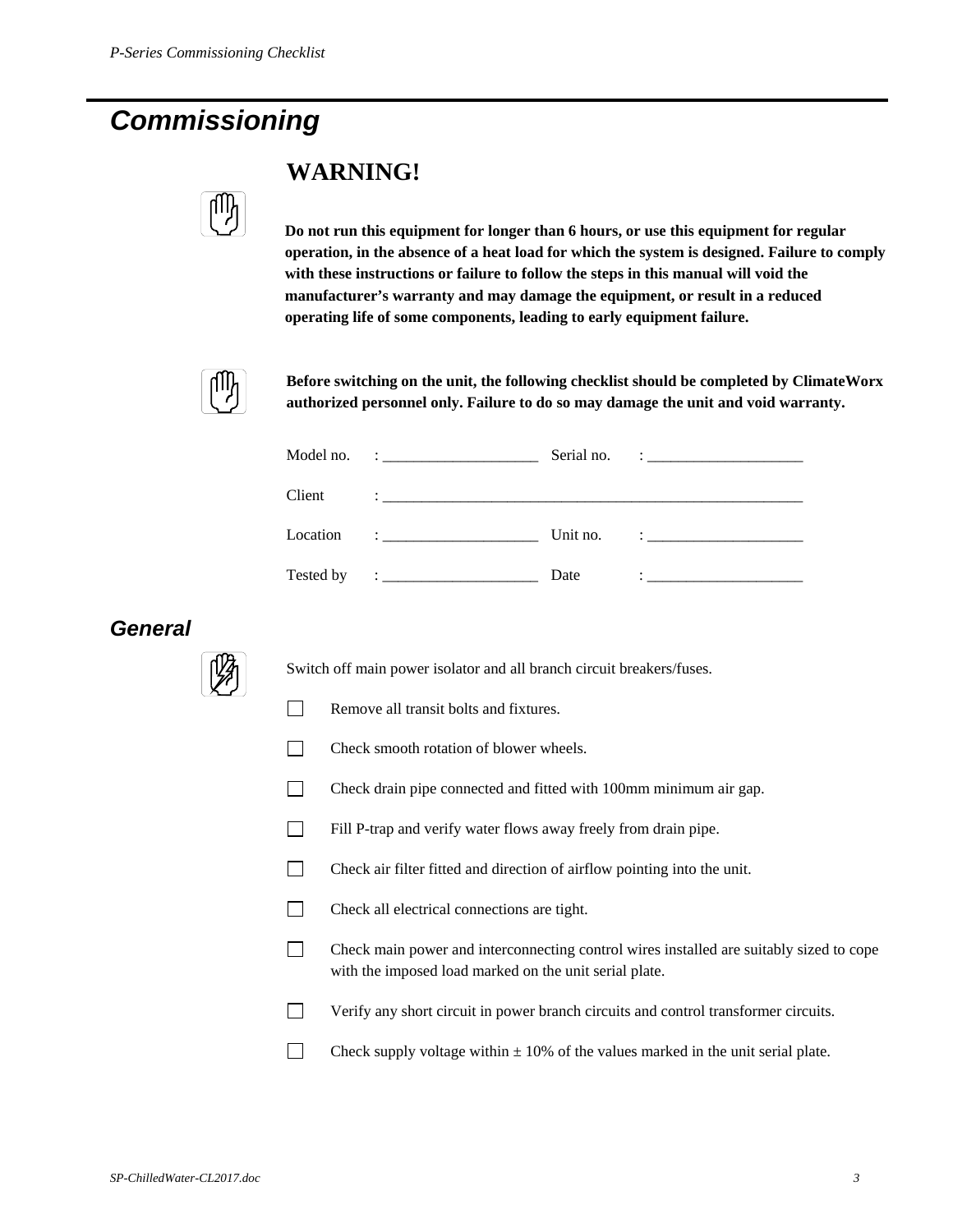Record supply voltage : L1 - L2 : \_\_\_\_\_\_\_\_\_\_ V L2 - L3 : \_\_\_\_\_\_\_\_\_\_ V  $L3 - L1 : \underline{\hspace{2cm}} V$ 



The main fan and motor will start after the following procedure. Make sure the fan and motor is ready to run.

Switch on the control transformer and main fan circuit breakers/fuses, and power up the unit. The unit is factory programmed to automatic startup when power applied. Manually turn on the unit if necessary.

Record the input and output voltage of transformer:

|             |              |                | Transformer TX1 - Primary                   | $\mathbf{V}$ and $\mathbf{V}$ and $\mathbf{A}$ |   |                                                             |   |
|-------------|--------------|----------------|---------------------------------------------|------------------------------------------------|---|-------------------------------------------------------------|---|
|             |              |                |                                             |                                                |   |                                                             |   |
|             |              |                |                                             |                                                |   |                                                             |   |
|             |              |                | Record the main fan motor running current : |                                                |   |                                                             |   |
| FAN 1       |              |                |                                             |                                                |   | FAN 2 (IF EQUIPPED) FAN 3 (IF EQUIPPED) FAN 4 (IF EQUIPPED) |   |
| $L1 \t\t A$ |              |                |                                             |                                                |   | $L1$ $A$ $L1$ $A$ $L1$ $A$ $L1$ $A$                         |   |
|             | $\mathbf{A}$ |                | $L2 \longrightarrow A$                      | $L2 \longrightarrow A$                         |   | L2                                                          | A |
| L3          | A            | L <sub>3</sub> | A                                           | L3                                             | A | L <sub>3</sub>                                              | A |

- Check calibration of temperature and humidity sensors. See Maintenance Guide for calibration procedure.
- Test "Low airflow" alarm.
- Test "Filter dirty" alarm.
- Review Voltage % reading on page 1 of settings. If the reading is less than 95% or greater than 105% go to the setting page 6, log in with level 1 password and scroll down until you get to item "Volt adjust". Adjust this setting until the reading on page 1 of settings is within the range above (adjusting up decreases percentage on readings and adjusting down increases percentage on readings).

## *Chilled water circuit/ Hot Water Reheat*



Switch off main isolator and all branch circuit breakers/fuses.

Check supply pipe fitted and direction of water flow correct.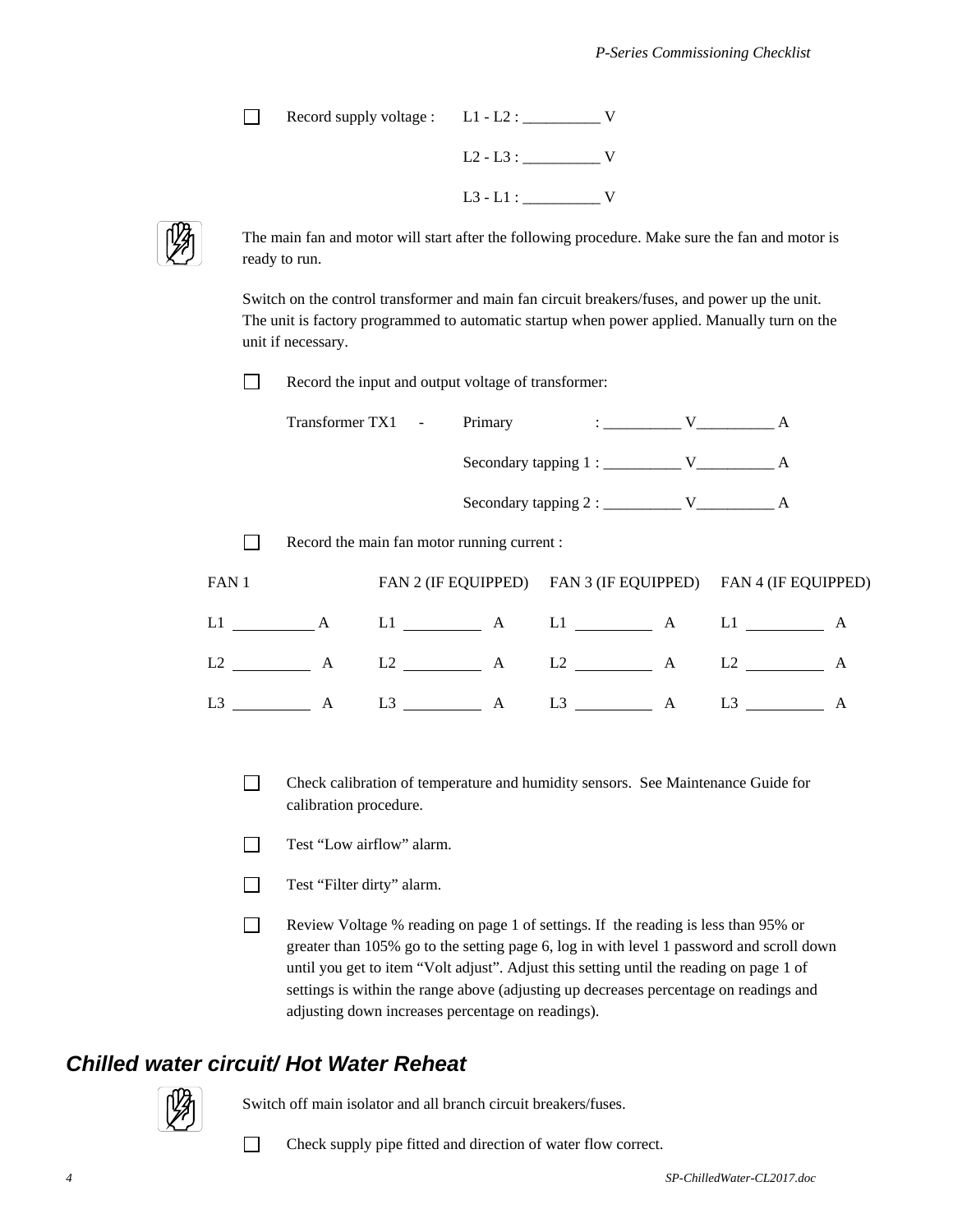#### *P-Series Commissioning Checklist*

| $\Box$ | Check any sign of water leak. |
|--------|-------------------------------|
|--------|-------------------------------|

 $\Box$  Check air purged from the cooling/heating coil.



Check valve manual override operation.

Switch on the main isolator and control transformer circuit breakers/fuses. Switch to {Testmode} tab and move cursor to cooling Analogue O/P, output symbol, see User Guide for details and operating sequence.

- **Press the "Auto" selection box to switch to manual override operation.**
- Adjust the output to 0% by pressing the "-" key and check the chilled water valve at fully closed position.
- $\Box$  Adjust the output to 50% by pressing the "+" key and check the chilled water valve at half open position.

 Adjust the output to 100% by pressing the "+" key and check the chilled water valve at fully open position.

- **Press the "Auto" selection box to return the output to automatic operation.**
- Repeat above for heating Analogue  $O/P$

## *Electric heater*

Switch on main isolator, control transformer, fan and heater circuit breakers/fuses only. Adjust temperature setpoint to energize the heaters.

For SCR controlled:

Switch on the main isolator and control transformer circuit breakers/fuses. Switch to {Testmode} tab, page 1 and put SCR reheat output into over-ride 'ON' then go to page 2 and move cursor to heating analogue output symbol (see Users Guide for details).



- Adjust the output to 35% by pressing the "+" key and check the heater current and record below.
- Adjust the output to 66% by pressing the "+" key and check the heater current and record below.

 Adjust the output to 100% by pressing the "+" key and check the heater current and record below.

**Press the "Auto" selection box to return the output to automatic operation.**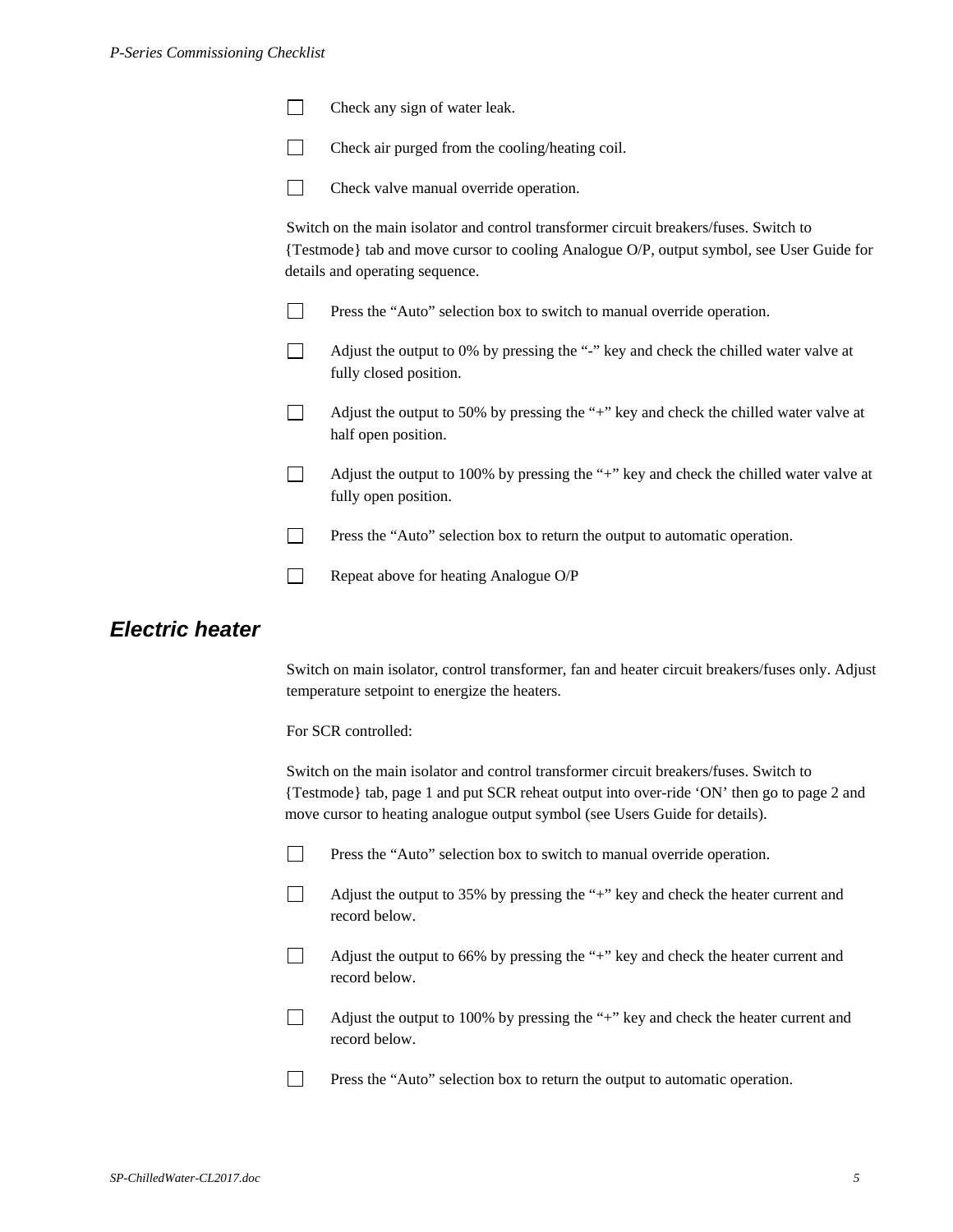Record heaters running current below: - Note: Units with SCR reheat will demonstrate pulsating current. The pulse rate will change as the demand changes. This is normal.



Test "Heater overheat" alarm

Reset temperature setpoint.

### *Humidifier*

Switch off the main power isolator.

 $\Box$  Check that humidifier water supply line is connected and supply water pressure is adequate.

Switch on main isolator and control transformer circuit breakers/fuses.

Switch on the fan circuit breaker and humidifier circuit breaker. Adjust the humidity setpoint to energize the humidifier.

Check humidifier fill valve operation (energizes after a 3 minute time delay).

 $\Box$  Check humidifier water level control.

Record humidifier running current - L1 : \_\_\_\_\_\_\_\_\_\_\_ A

L2 : \_\_\_\_\_\_\_\_\_\_ A

L3 : \_\_\_\_\_\_\_\_\_\_ A

- Test "Humid Ser." alarm. (Change "Humid Ser. Delay", see instructions in M52 Users Guide, to "0"sec. Alarm should activate in approximately 4 minutes when the water is at high level).
- Note: If Humid Ser Alarm activates during normal start-up the "Humid. Ser. delay" default setting may need to be increased. See M52 User Guide.

Reset humidity setpoint and Humid Ser delay.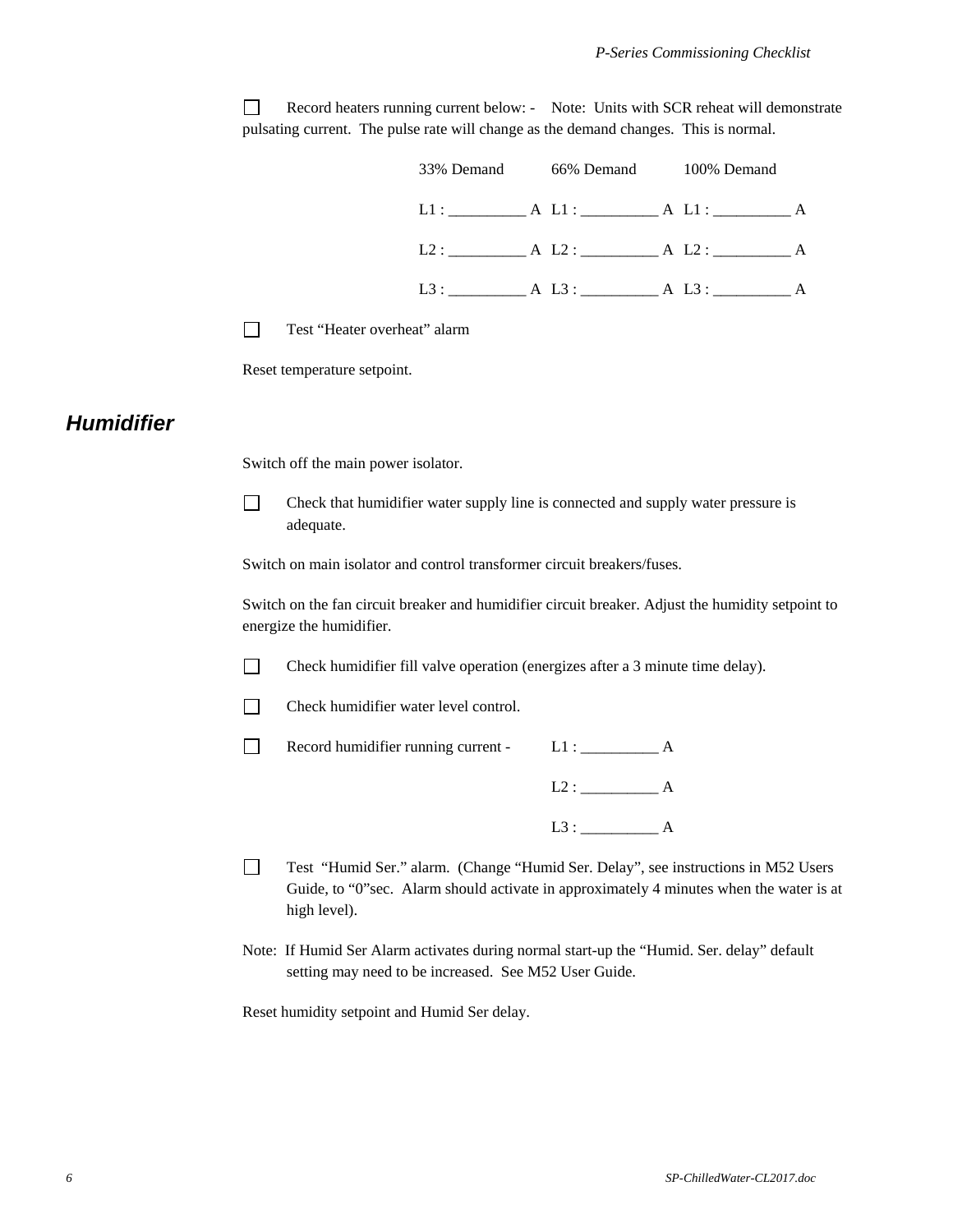## *Settings Summary*

The following tables summarize the settings in each page. Record the current settings. Use this as a reference in the future if any settings get changed. Record any new settings and keep record with the equipment.

| Page 3:             | Configuration 1 |                | Date:                |                       |  |  |
|---------------------|-----------------|----------------|----------------------|-----------------------|--|--|
| <b>Description</b>  | Range           | <b>Default</b> | <b>Units</b>         | <b>Actual Setting</b> |  |  |
| No. of duty unit    | $1-16$          |                |                      |                       |  |  |
| *Temp. set point    | $12 - 30$       | 22             | $\rm ^{\circ}C$      |                       |  |  |
| *Temp. set point    | 53-86           | 72             | $\mathrm{^{\circ}F}$ |                       |  |  |
| Humid. Set point    | $30 - 80$       | 50             | % RH                 |                       |  |  |
| Ht/Dehum/Hum Fan    | 10-100          | 80             | $\%$                 |                       |  |  |
| <b>Standby Fan</b>  | $0-100$         | 10             | $\%$                 |                       |  |  |
| Cooling Min Fan     | 10-100          | 65             | $\%$                 |                       |  |  |
| Cooling Max Fan     | 10-100          | 90             | $\%$                 |                       |  |  |
| CW Valve Start - Pt | 10-100          | 20             | $\%$                 |                       |  |  |
| Discharge Set - Pt  | 10-500          | 275            | Ps                   |                       |  |  |
| Discharge Dead Bd   | $1 - 50$        | 10             | Ps                   |                       |  |  |
| Water Reg Min AO    | 10-100          | 20             | $\%$                 |                       |  |  |
| Comp Max Speed      | 0-7200          | 5400           | <b>RPM</b>           |                       |  |  |
| Comp Min Speed      | 0-7200          | 1800           | <b>RPM</b>           |                       |  |  |
| Comp Hum Speed      | 0-7200          | 3600           | <b>RPM</b>           |                       |  |  |

\*Display changes to °F when Temp Units on Page 3 settings is set to °F

| Page 4:                | Configuration 2                 |                 |              |                       |
|------------------------|---------------------------------|-----------------|--------------|-----------------------|
| <b>Description</b>     | Range                           | <b>Default</b>  | <b>Units</b> | <b>Actual Setting</b> |
| Baud rate              | 1200-19.2k                      | 9600            | bps          |                       |
| On/Off mode            | Local/Remote/Timer              | Local           |              |                       |
| Auto changeover        | 0-9999                          | 24              | hours        |                       |
| Warm-up period         | $0-180$                         | 120             | seconds      |                       |
| Fan purge delay        | 0-9999                          | 120             | seconds      |                       |
| Comp. elapse           | 30-300                          | 180             | seconds      |                       |
| Comp. Min time         | 30-300                          | 180             | seconds      |                       |
| Pos. start delay       | $0 - 600$                       | 180             | seconds      |                       |
| Humid. Fault delay     | 0-9999                          | 900             | seconds      |                       |
| Liquid H/L Fault delay | $0 - 60$                        | 60              | seconds      |                       |
| *Temp. units           | $\rm ^{\circ} C/\rm ^{\circ} F$ | $\rm ^{\circ}C$ |              |                       |
| Sensor display         | Unit/Site                       | Unit            |              |                       |
| Language               | English/Chinese                 | English         |              |                       |
| <b>Control Sensor</b>  | Return/Supply/Mix               | Return          |              |                       |

\*Display changes to °F when Temp Units on Page 3 settings is set to °F

| Page 5:            | Configuration 3 |                |                 |                       |
|--------------------|-----------------|----------------|-----------------|-----------------------|
| <b>Description</b> | Range           | <b>Default</b> | <b>Units</b>    | <b>Actual Setting</b> |
| *Temp. dead band   | $0 - 10$        |                | $\rm ^{\circ}C$ |                       |
| *Relaxed band Temp | $0 - 20$        |                | $\rm ^{\circ}C$ |                       |
| *Temp. dead band   | $0 - 18$        |                | $\mathsf{P}$    |                       |
| *Relaxed band Temp | $0 - 36$        |                | $\mathsf{P}$    |                       |
| Hum. Dead band     | $0 - 30$        |                | %RH             |                       |
| Relaxed band Humid | $0 - 50$        | 20             | %RH             |                       |
| *Prop. band Cool   | $1 - 10$        | 2              | $^{\circ}C$     |                       |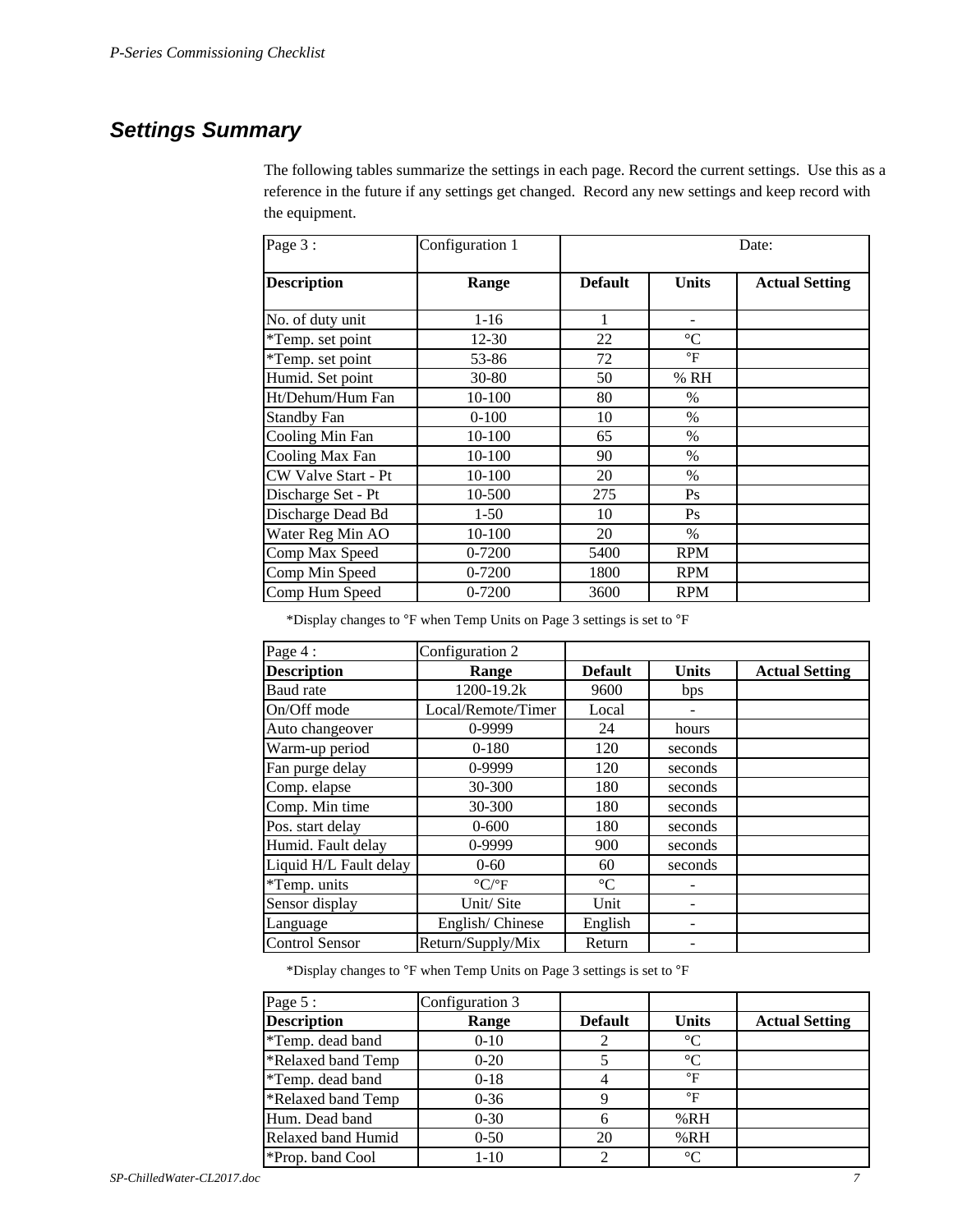| *Prop. band Heat            | $1 - 10$       | $\overline{2}$ | $\rm ^{\circ}C$ |  |
|-----------------------------|----------------|----------------|-----------------|--|
| *Prop. band Cool            | $2 - 18$       | 4              | $\mathsf{P}$    |  |
| *Prop. band Heat            | $2 - 18$       | $\overline{4}$ | $\mathsf{P}$    |  |
| Prop. band Humid            | $2-10$         | 3              | %RH             |  |
| Prop. band Dehum            | $2 - 10$       | 3              | %RH             |  |
| Temp. I-time                | 1-6000         | 1800           | seconds         |  |
| Humid. I-time               | $1 - 6000$     | 1800           | seconds         |  |
| Temp. D-time                | $0 - 61$       | 15             |                 |  |
| Humid. D-time               | $0 - 94$       | 15             |                 |  |
| Humid. Control              | Enable/Disable | Enable         |                 |  |
| <b>Reheat Control</b>       | Enable/Disable | Enable         |                 |  |
| Dehum. Control              | Enable/Disable | Enable         |                 |  |
| <b>Free Cooling Control</b> | Enable/Disable | Disable        |                 |  |
| *Free Cooling T/D           | $3 - 7$        | 3              | $\rm ^{\circ}C$ |  |
| *Free Cooling H/L           | $4 - 12$       | 7.2            | $\rm ^{\circ}C$ |  |
| *Free Cooling T/D           | $6 - 14$       | 6              | $\circ$ F       |  |
| *Free Cooling H/L           | 39-54          | 45             | $\circ$ F       |  |
| Damper end switch           | 30-180         | 30             | seconds         |  |
| delay                       |                |                |                 |  |
| Temp Control                | Avg/Max        | Avg            |                 |  |

 $^*$ Display changes to  $^{\sf o}{\rm F}$  when Temp Units on Page 3 settings is set to  $^{\sf o}{\rm F}$ 

| Page 6:             | Configuration 4      |                  |                         |                       |
|---------------------|----------------------|------------------|-------------------------|-----------------------|
| <b>Description</b>  | Range                | <b>Default</b>   | <b>Units</b>            | <b>Actual Setting</b> |
| <b>System Type</b>  | CHW/Single/Dual      | Dual             | ÷,                      |                       |
| <b>Control Mode</b> | Auto/Manual          | Auto             |                         |                       |
| Restart delay       | 0-9999               | 10               | seconds                 |                       |
| Network address     | 1-99                 | $\mathbf{1}$     | $\mathbf{F}$            |                       |
| Sensor Mode         | Local/Remote/Disable | Local            |                         |                       |
| Heater Min. On      | $0 - 100$            | $\boldsymbol{0}$ | $\%$                    |                       |
| Cool Min. On        | $0 - 100$            | $\boldsymbol{0}$ | $\%$                    |                       |
| *R. Temp Hi limit   | 12-37                | 30               | $\overline{C}$          |                       |
| *R. Temp Low limit  | $5 - 30$             | 15               | $\overline{C}$          |                       |
| *R. Temp Hi limit   | 53-99                | 86               | $\overline{\text{}}$    |                       |
| *R. Temp Low limit  | 41-86                | 59               | $\mathrm{^{\circ}F}$    |                       |
| R. Humid. Hi limit  | 50-90                | 70               | %RH                     |                       |
| R. Humid Lo limit   | $20 - 50$            | 30               | %RH                     |                       |
| *S. Temp Hi limit   | 12-37                | 30               | $^{\circ}{\rm C}$       |                       |
| *S. Temp Low limit  | $5 - 30$             | 15               | $\overline{C}$          |                       |
| *S. Temp Hi limit   | 53-99                | 86               | $\mathrm{^{\circ}F}$    |                       |
| *S. Temp Low limit  | 41-86                | 59               | $\overline{\text{F}}$   |                       |
| S. Humid. Hi limit  | 50-90                | 70               | %RH                     |                       |
| S. Humid Lo limit   | 20-50                | 30               | %RH                     |                       |
| Volt Hi limit       | 102-120              | 115              | $\%$                    |                       |
| Volt Low limit      | 80-98                | 85               | $\%$                    |                       |
| Volt adjust         | 80-120               | 100              | $\%$                    |                       |
| *R. temp offset     | $+5/-5$              | $\mathbf{0}$     | $\overline{C}$          |                       |
| *R. temp offset     | $+10/-10$            | $\mathbf{0}$     | $\overline{\mathbf{F}}$ |                       |
| R. hum offset       | $+10/-10$            | $\boldsymbol{0}$ | %RH                     |                       |
| *S. temp offset     | $+5/-5$              | $\overline{0}$   | $\rm ^{\circ}C$         |                       |
| *S. temp offset     | $+10/-10$            | $\mathbf{0}$     | $\mathrm{^{\circ}F}$    |                       |
| S. hum offset       | $+10/-10$            | $\mathbf{0}$     | %RH                     |                       |

\*Display changes to °F when Temp Units on Page 3 settings is set to °F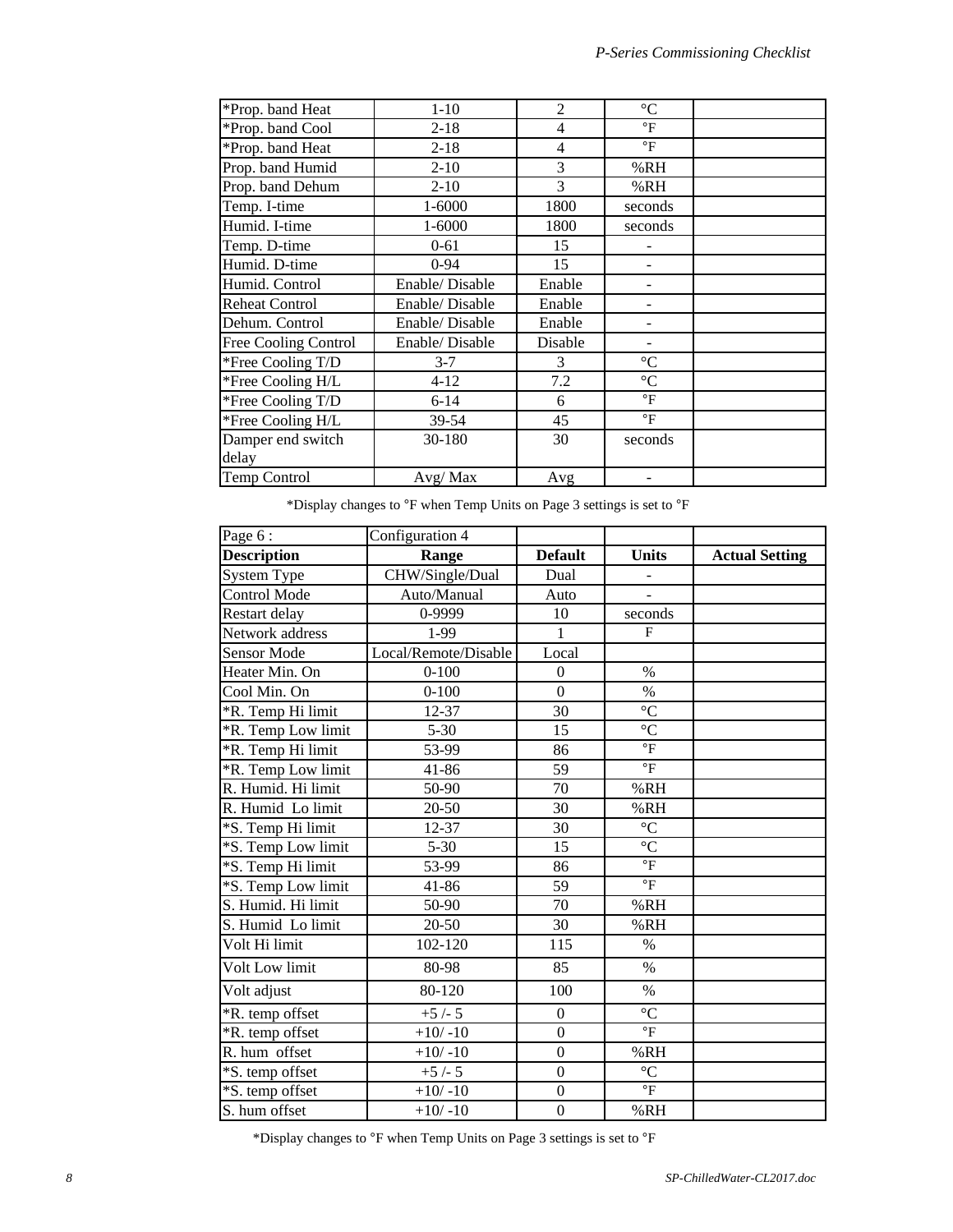| Page 7:                   | Configuration 5          |                          |                          |                       |
|---------------------------|--------------------------|--------------------------|--------------------------|-----------------------|
| <b>Description</b>        | Range                    | <b>Default</b>           | <b>Units</b>             | <b>Actual Setting</b> |
| *Max Superheat Temp       | $2 - 20$                 | 10                       | $\rm ^{\circ}C$          |                       |
| *Max Superheat Temp       | 36-68                    | 50.0                     | $\mathsf{P}$             |                       |
| *Min Superheat Temp       | $1 - 10$                 | 7                        | $\rm ^{\circ}C$          |                       |
| *Min Superheat Temp       | $34 - 50$                | 44.6                     | $\mathrm{^{\circ}F}$     |                       |
| *Dehum SH offset          | $1 - 10$                 | 6                        | $\rm ^{\circ}C$          |                       |
| *Dehum SH offset          | $34 - 50$                | 42.8                     | $\mathrm{^{\circ}F}$     |                       |
| E TX Max Step             | $0 - 750$                | 450                      |                          |                       |
| E TX Min Step             | $0 - 750$                | 100                      | $\overline{\phantom{a}}$ |                       |
| Valve Adjust Time         | 10-360                   | 60                       | seconds                  |                       |
| <b>Initial Valve Step</b> | $0 - 750$                | 250                      |                          |                       |
| <b>Low Pressure Reset</b> | 20-100                   | 60                       | psi                      |                       |
| <b>ETX Valve Step</b>     | $2 - 20$                 | 4                        |                          |                       |
| Comp1 VFD Speed           | 1200-7200                | $\boldsymbol{0}$         | rpm                      |                       |
| Comp 2 VFD Speed          | 1200-7200                | $\boldsymbol{0}$         | rpm                      |                       |
| Fan Run Time Reset        |                          | $\overline{\phantom{a}}$ | $\blacksquare$           |                       |
| Comp 1 Run Time Reset     |                          |                          |                          |                       |
| Comp 2 Run Time Reset     |                          |                          |                          |                       |
| Heater 1 Run Time Reset   | $\overline{\phantom{0}}$ |                          | -                        |                       |
| Heater 2 Run Time Reset   | $\overline{\phantom{0}}$ | $\overline{\phantom{0}}$ | $\overline{\phantom{m}}$ |                       |
| Heater 3 Run Time Reset   | $\overline{a}$           | $\overline{\phantom{a}}$ | $\overline{a}$           |                       |
| Humid Run Time Reset      |                          |                          |                          |                       |

\*Display changes to °F when Temp Units on Page 3 settings is set to °F